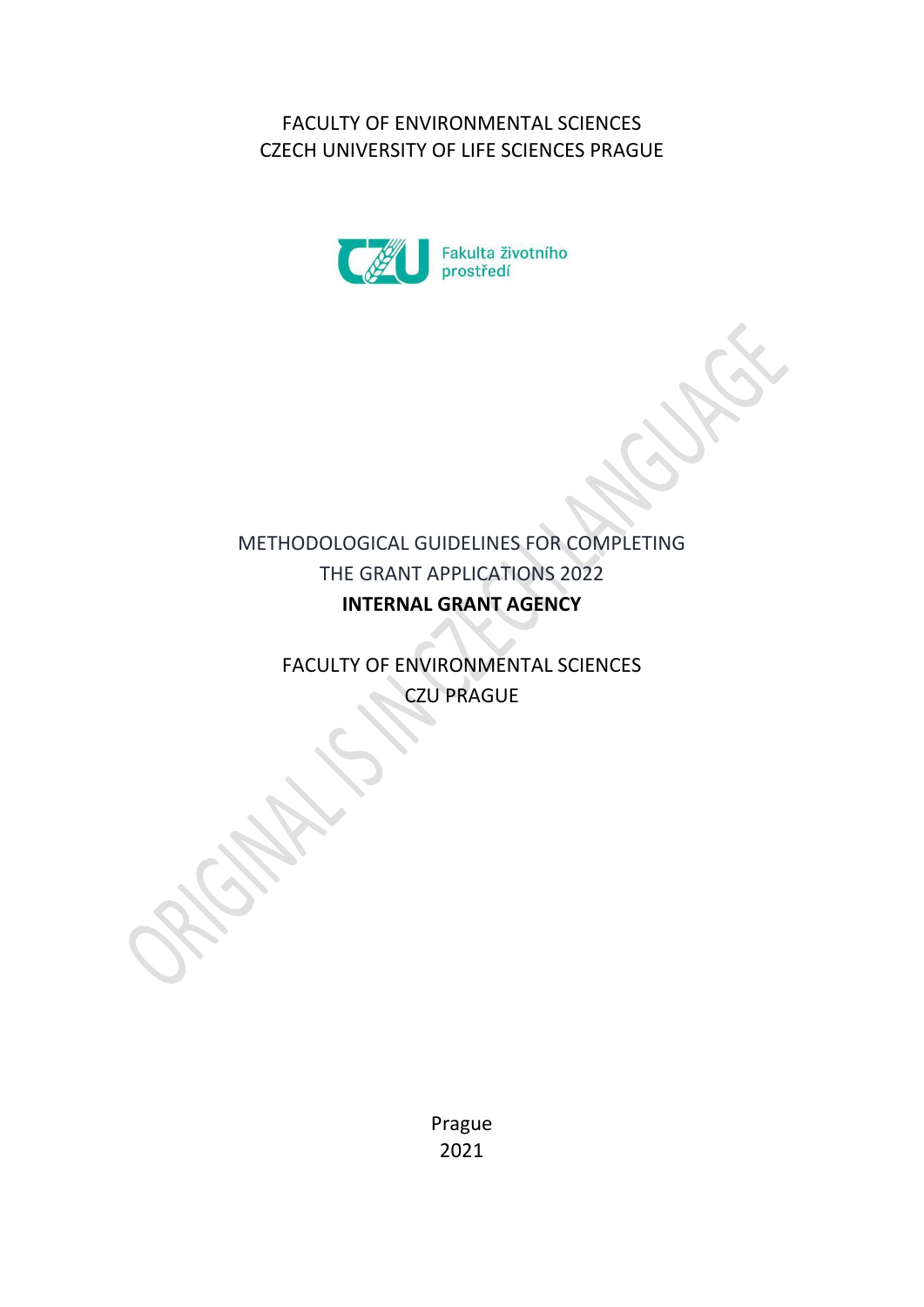# **What should be obvious from your application**

Submitter (team) proves:

- his/her abilities to successfully accomplish the proposed project and that he/she has theoretical knowledge of the relevant scientific area. The submitter makes objectives for research and ways in which to achieve them clear and that proposal has realistic outcomes. Proposal includes reasoning why this approach is unique and efficient altogether with evaluation of publication potential.
- ability to estimate the most economical budget of the project and ability to justify it,
- is aware of objective causes that could lead to failure of the project
- ability to meet all requirements and objectives through accomplishment of any previous projects (IGA, external grants) and through publications (this applies mainly to advanced PhD students and scholars).

# **The extent and structure of an application**

The online application form must be fully filled out and all appendices must be attached. The submitter may add other relevant appendices, if needed. The proposal should be brief, clear and to‐the‐point, and coherent. Before writing a grant application, log in to the IGA webpage and look at the given extend of individual chapters. It is not necessary to use the maximum extent. Avoid irrelevant information, unnecessary long text, and being too wordy. Bear in mind that brief and factual grant proposals are most appreciated by the reviewers. When your proposal is ready, try to shorten each section without decreasing the comprehensiveness of your text. Please do not include any pictures in your application, the webpage is not adapted for that.

# **1 Basic information**

# **Name of the project**

State name of the project. Limited to 256 characters (including spaces).

### **Key words**

State the key words. Limited to 256 characters (including spaces).

### **Annotation**

Briefly explain your project, its main objectives, the ways of achieving them, and the main benefits. Limited to 2000 characters (including spaces).

# **2 Project description**

# **Overview of the state‐of‐art**

This chapter is a short literature review thatshould demonstrate the applicant'stheoretical knowledge. Itshould contain different observations and results that have been already published and are relevant to the chosen topic. Main project questions and objectives must be introduced within the review. All arguments need to be associated with relevant scientific literature (articles in journals with IF). Limited to 15000 characters (including spaces).

### **Project objectives**

The objectives of the project are clearly defined, preferably in the form of key points. Objectives are achievable with respect to the length of the project, the amount of funds, and with respect to the applied methodology (attainability of objectives is an important part evaluated within the review of the grant proposal). It is recommended to define the main (general) objective and several particular objectives. It is appropriate to formulate basic hypotheses and assumptions (mainly for projects that are of experimental nature, preferably on all topics). Limited to 3500characters (including spaces).

### **Methodology and project schedule**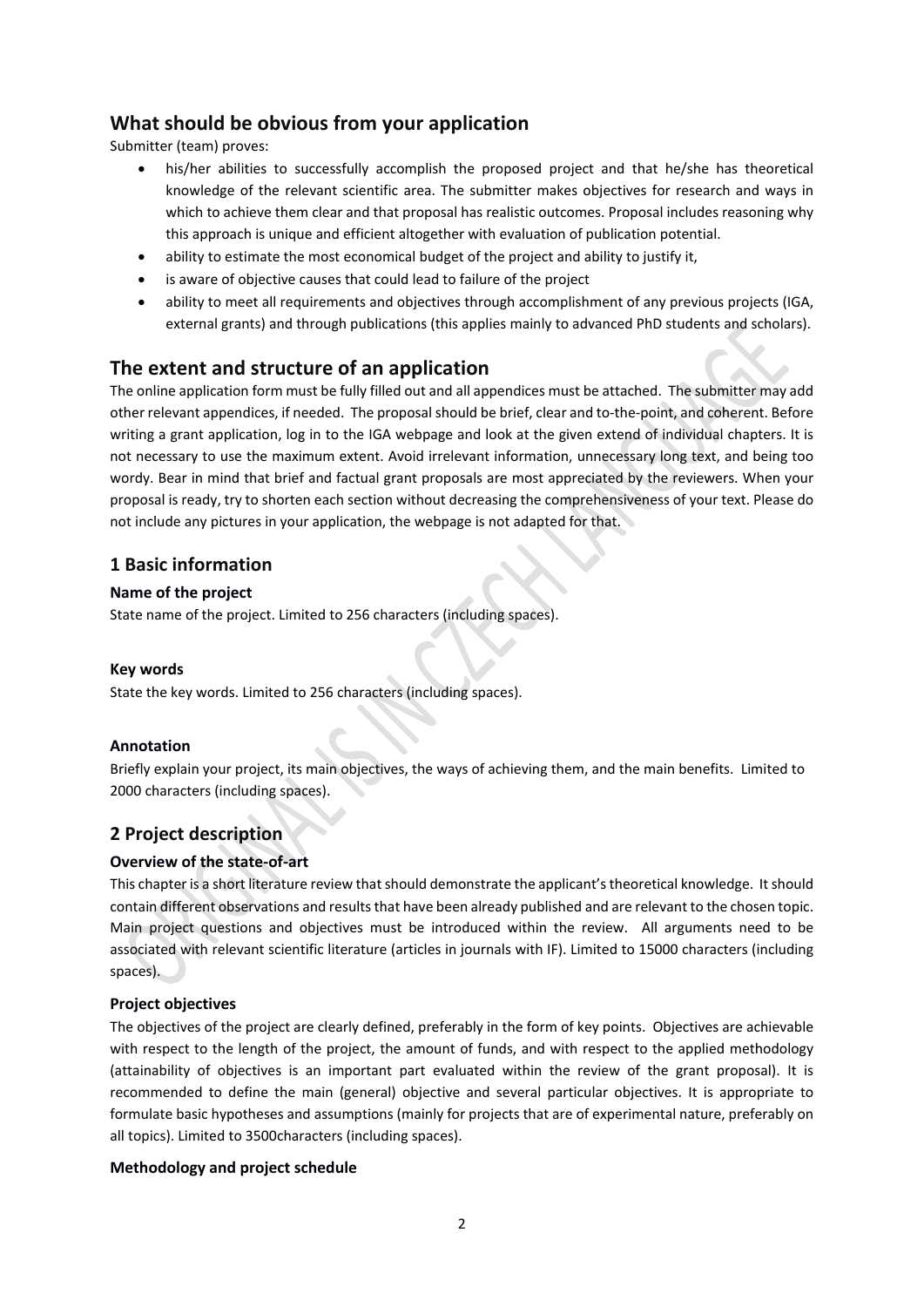The methodology chapter is intended to provide information about the procedures that will achieve specified objectives. Often it is suitable to divide it into data collection and data processing methods. If necessary, brief and factual description of the study site can be included. Methods which are already known (published) should be described briefly but in a way that makes their basics comprehensible without studying the references. References to scientific literature (articles, no textbooks and the like) are a necessity. However, for projects where verification of methodology is an important part of the output or results, a new methodological approach must be described in detail. When a journal you aim for requires statistical analysis of data, then the proposal must contain a description (design) of the relevant experiment and method of results assessment. The mere indication of the use of programmes such as Canoco, Statistica, R, ArcGIS, without outlining the procedure, does not indicate comprehensive understanding of the topic. Refer to the use of GIS and GIT tools in a similar manner. The procedures described in this chapter may be modified during the project realization slightly. However, the submitter demonstrates that the way of achieving all results reflects a clear vision at the time of applying and does not refer to general terms only.

The project schedule should be provided in the form of a table that will specify which type of work and what objective will be realized in which months. Team projects should specify the work of each team member in all particular periods. Deadlines specified in Calendar of Obligations are obligatory for the schedule of all projects. Specify the way of fulfilling an obligation related to a certain deadline (e.g. specify the journal where your article will be submitted, when you expect the acceptance of your article and in which journal). Limited to 15000 characters (including spaces).

### **Associated projects**

Mainly all previous IGA FES projects that have been accomplished by any of team members (specify year of the project, the project title, main researcher) are listed in this chapter. Links with external grants and activities of leading research groups of FES may be mentioned as well. Limited to 3000 characters (including spaces).

#### **Literature and information sources**

State the literature used in the grant proposal. The list of references must exactly match the references in the text. The form of the list of references must conform to scientific conventions. If you use the less common form of citations, indicate explicitly which (of which scientific journal) convention you have chosen to follow. Limited to 30000 characters (including spaces).

# **3 Team**

Describe the team briefly, mainly with focus on the main researcher. For Ph.D. students, at least the supervisor must be another member of the team. Short CVs of all members of the team (excluding supervisors) must be **attached in a form of a single file.** CV is brief and without comments. Half of the A4 page is the recommended length per team member. The CV of the main researcher has to be at the beginning of the file. The CV contains mainly the following:

- Given name, surname, academic degrees, year of birth
- Education: years of graduations and institutions (high school, university), topic of the thesis
- Title of dissertation (diploma thesis)
- Field of specialization (in relation to the topic of your grant proposal)
- Publications: Especially the most significant publications from last 3 years. If the list of publications is too long (in the case of scholars), write 2 – 4 most significant publications and insert a link to the profile of the researcher (ResearchGate, Mendeley, ResearchID and similar).
- Signature with the consent to the processing of personal data.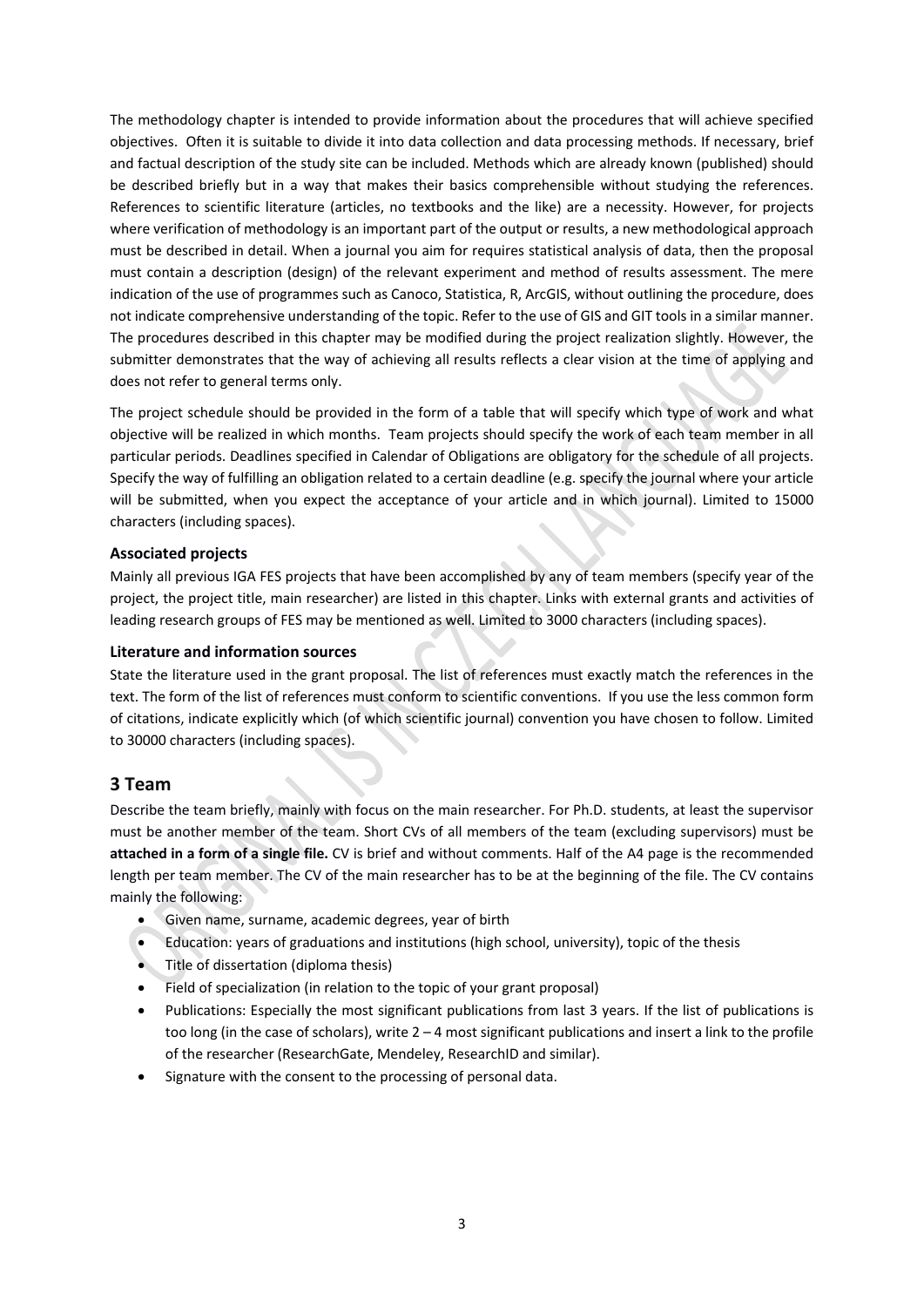# **4 Budget**

In the case of team projects with team members from one department only, a single table should be filled out for the whole team, however, in the next chapter (budget justification) the budget must be described and detailed name‐by‐name for who uses which sum from the budget. **Only expenses of researchers can be financed, no third party can be financed from IGA FES.**

ATTENTION: The online form enables to edit first year of the project only, the second year must be described in the text. Also, it shows a general table that does not follow the rules specified here. That form does not check if all the data filled in is correct. Follow the instructions written in this documentation. Prove fulfilment of all rules by written statement in the next chapter "Budget justification", where you will specify calculations and that you *followed all the rules (e.g. percentages).* 

### **First year budget plan**

Fill in the budget plan for the first year of the project in the table.

### **Second year budget plan**

The budget plan for the second year of the project must be described in the text. For one year project state "this is one year project".

#### **Budget justification**

This chapter contains a description and details of the project budget. Each item has to be justified and all have to be linked to your research. It is not possible to finance something that is not part of the research activities of your project.

You must define the percentage of the total sum of the budget which will be spent by the date of Inspection day within your budget justification chapter. Inspection day is scheduled for June 30 of each year of duration of your project. Whether the funds from the budget were used by June 30 is checked by relevant department. A seminar may be part of the Inspection day if the department considers that appropriate; within such a seminar project participants summarize the state of their project and using of allocated funds. If the state of the project is not justified or discrepancy (higher than 10%, overusing is possible) in the level of the real using and level specified in the project proposal is found, then the head of department alone or based on supervisor´s suggestion may notify the Chairperson of IGA FES Commission and request initiation of IGA FES Commission meeting. The meeting may result in a proposal for full or partial reduction of scholarships.

It is necessary to justify all items of your budget. For example:

• **wrong**

- Aerial photographs 15 000 CZK
- Field work travel expenses 12 500 CZK.
- **right** (hypothetical example with fictional prices)
	- *Aerial photographs – 15 000 CZK*. In order to secure successful outcomes, aerial photographs of three different periods are necessary. This data will be used for analysis of landscape change (see methodology). Area of interest is covered by 5‐photographs in each period, totalling 15‐ aerial photographs = 15 000 CZK.
	- *Field work travel expenses – 12 500 CZK.* Field work is necessary for reconnaissance and mapping the current state of the landscape. Trips between localities in the area of interest are necessary and are not feasible by public transport. It is expected that 5‐trips to the area of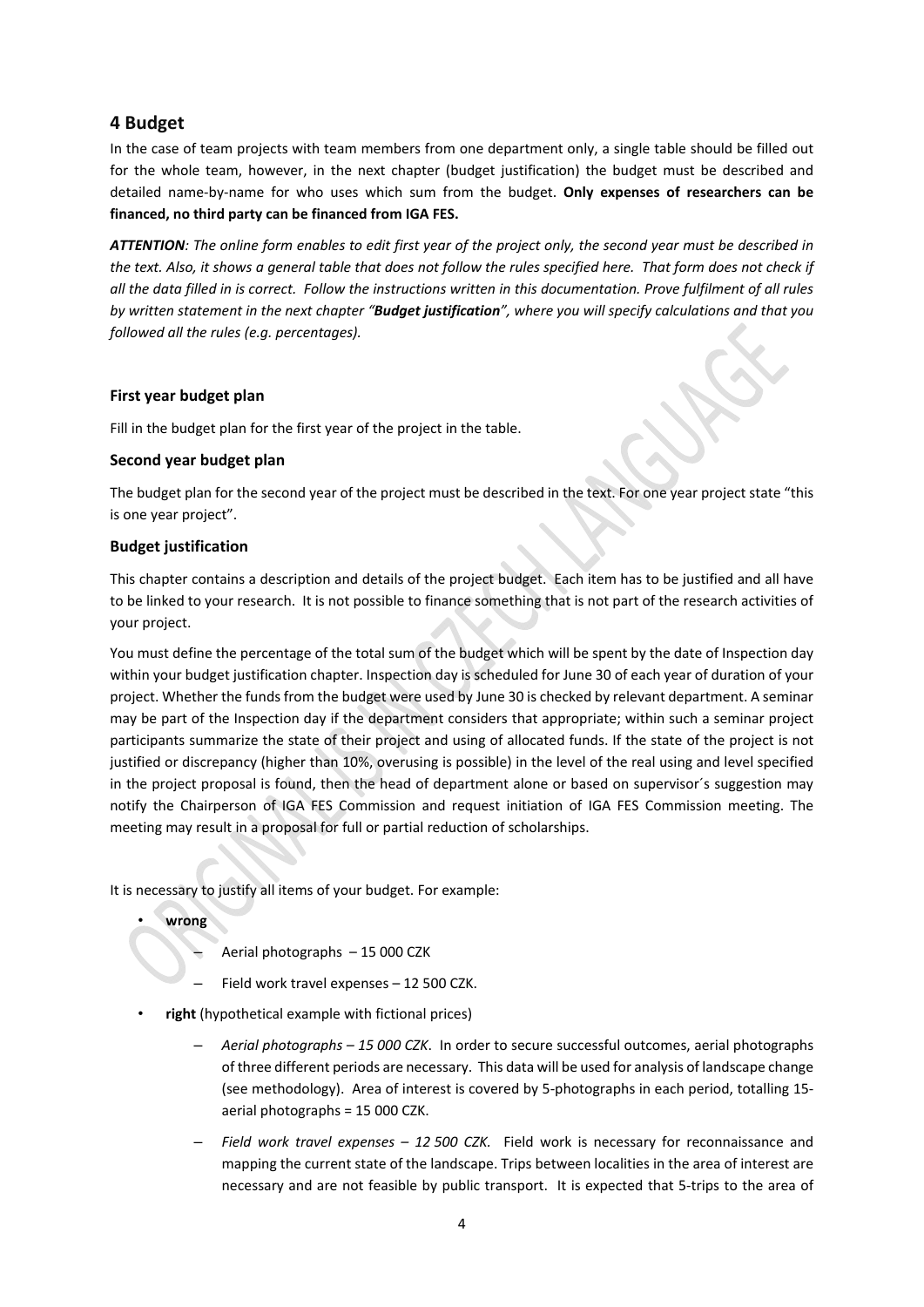interest by car will fulfil all goals. Each trip = approximately 500 km (Prague, Znojmo + return trip + driving at the locality), for a total of 2500 km. Rate according to relevant Regulation (amortization, consumption) ...x... CZK/km, that is 12 500 CZK total.

Lack of justification for required financial resources is a serious flaw and it may cause rejection of the **application.**

#### **F1. Material assets**

- **F1.1 Operating costs** (material, low value assets, etc.) This means consumables (office equipment, chemicals…); scientific literature, terrain equipment, data (datasets ready to use, etc.), software with license valid for more than a year. It is now possible to include the investment category, which must be discussed in advance with the head of the department and approved by the Secretary of the Dean's office. The projects may establish so-called multi-source investments (i.e. one IGA project finances only a share of the total investment). If this investment is not funded for any reason, this fact must not prevent the completion of the IGA project (the team will return this item from the budget).
- **F1.2 Services** This refers to an outside source that does something for the researcher: e.g. poster printing, translation or language revision, creation of data on request, or analysis in an external laboratory (including all FES laboratories). Publishing costs may be included as well (i.e. selected journal fees for publication of your article or charges for images in colour, etc.). This budget chapter also includes conference registration costs (conference registration costs are paid in the form of extraordinary scholarship, pre‐financing is possible from an active project). Also, you can purchase a software package with a short-term licence (up to 1 year), otherwise any purchase of software with a longer licence belongs to operating costs. You can also use resources from this chapter to cover training course costs if it is related to your research activity within the IGA FES project. Specifications:
	- **Laboratory work**: Use FES (CZU) laboratories only. If these labs do not offer necessary analysis or work, you can use external labs, but you have to explain why. The applicant must consult the possible use of any FES (CZU) lab with the head of the relevant lab! The applicant must provide a summary of this consultation by written statement *(Analysis will be processed by laboratory XXX – consulted on dd.mm.yyyy. with /full name/.)* Analysis costs will be set according to lab‐work pricelists.
	- **Use of faculty drones**: If you want to use faculty drones in your project, you must use the services of the Laboratory of GIS and Remote Sensing of FES. Drones are administered by Department of Applied Geoinformatics and Spatial Planning and in accordance with Czech legislation they can be operated exclusively by certified pilots.
		- **Trainings and courses**: Training or course must clearly relate to the project and develop the skills and abilities of the applicant in terms of the intended scientific focus. Training course examples: mastering specialized laboratory methods, courses needed to obtain the required certificates, advanced courses in GIS or statistics that are not available at CZU, etc. IGA FES does not cover language courses. The need for specific training or course must be carefully justified.
	- **IT equipment:** Acquisition of all electronics (PC, monitors, cameras, GPS navigation, etc.) is subject to central purchases. Their choice and the rough financial requirements for them must be consulted with the IT department prior to submission of grant proposal.
	- **Tangible and intangible assets:**
		- The acquisition of tangible and intangible assets can be covered from investment funds.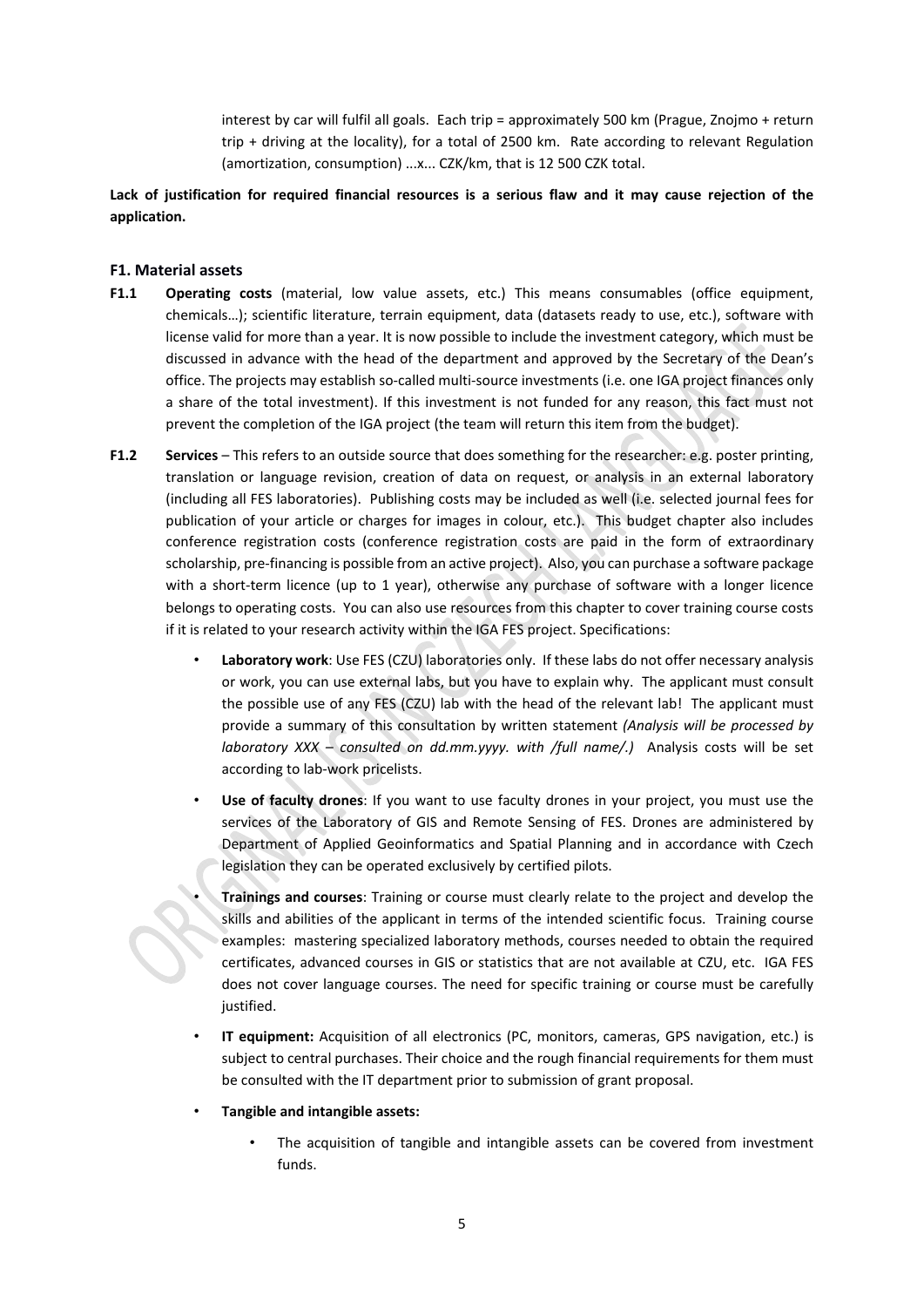Tangible fixed assets ‐ from 80 000 CZK and above including VAT Intangible fixed assets ‐ from 120 000 CZK including VAT Short-term tangible assets - investments of CZK 3000 and more, including VAT Short-term intangible assets - from 6 000 CZK including VAT Only the specific ratio of the cost of its acquisition that corresponds to its intended use for research activity may be included in IGA FES proposal budget. (E.g. if the useful life (specifically depreciation period) of the acquired property is longer than its intended use for research within IGA FES, then a ratio of the cost equal to exceeded period of useful life cannot be included in the eligible costs covered by IGA FES funds.

Up to a maximum of 20% of the total (non-investment expenses, personal expenses, etc.) expenses of the project may be accounted for as overhead costs. This appropriation is intended for the applicant's workplace and faculty. The method of calculating and accounting for overhead costs is regulated by the directives and decisions of the bursar.

#### **F1.3 Travel expenses**

Travel expenses of students will be reimbursed through the exceptional scholarships only. The amount of scholarship will be determined on the basis of submitted travel orders (=travel expenses form). Travel orders must be submitted to the secretariat of the relevant department which checks completeness and correctness of submitted documents. (*Note:* Travel expenses reimbursed through exceptional scholarships are not associated with the budget chapter "F2.2 Scholarships"). Travel expenses will be paid every one to three months in one grouped scholarship.

Travel expenses of employees are reimbursed through the travel expenses form submitted to the Rectorate of CZU Prague through the relevant department.

- **Domestic travel expenses** include the cost of travel to the field and active participation in conferences (applied only to proven costs of transport and accommodation). This must be calculated according to the currently valid legislation and the current CZU Directive on Travel Expenses. ATTENTION – charge extra 25 CZK per day (road tax) whenever a private car is used by an employee for a business trip. Employees and students may use cars with valid accident insurance only. The driver must hold a valid certificate of driving training to use the travel expenses budget item. (The condition of use of a car with a valid accident insurance and owning valid certificate of driving training is also applied for using of travel expenses in the form of extraordinary scholarships.)
- **Foreign travel expenses** can cover participation at international conferences, expenses of study visits, which cannot be realized with support of Erasmus+ programme, etc. It is very necessary to well-justify expenses and travelling itself (when planning participation in conferences or mobilities to specialised workplaces outside of EU, IGA FES Commission approval is necessary).
- Foreign travel expenses and expenses related to participation in foreign conferences (registration fees, travel expenses) may be claimed by PhD students, technicians and specialized laboratory technicians, and young assistant professors not older than 35 years.

#### **F1. TOTAL MATERIAL ASSETS** (Calculated automatically)

#### **F2. WAGES AND SALARIES**

The share of personnel costs or expenses(including scholarships) associated with participation of PhD or master's degree students or other members of the research team on the project, in the total personnel costs or expenses /including scholarships/ (which are funded under the eligible costs of the student´s project), must be more than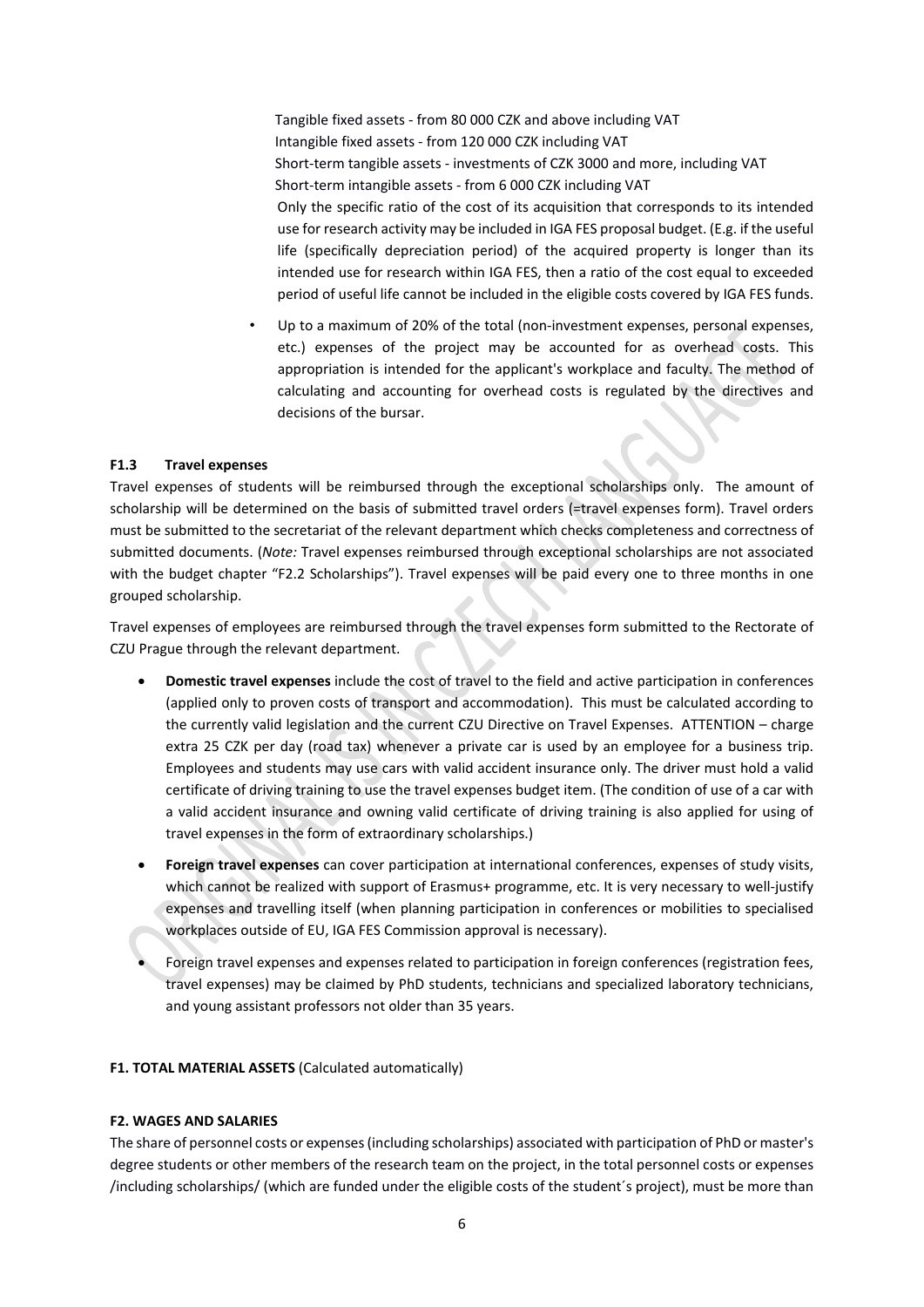75%. Mandatory deductions (social and health insurance) are also included in rewards for scholars (less than 25%).

#### **F2.1 Wages of main researcher and co‐researchers**

Employee – main researcher (scholar) cannot request a reward related to the project.

Wages of a specialized scientific laboratory technician may be paid in the form of rewards, Work Assignment Contract (DPP) or Agreement on Work Performed Outside of Employment (DPČ) or by a payment of the proportion of the costs from existing employment contract.

Rewards for scholars will be paid in a single payday: typically in October of the first year. Payment in the second and the third year is possible under condition that all obligations are fulfilled (see appendix Calendar of Obligations). The aforementioned fulfilment has to be attested in the form of mandatory appendix to a request for payment of wages and rewards. Request for payment may be submitted as soon as the conditions are met. Health and social insurance deductions are 34,42% of all rewards paid to employees who are employed on Agreement on Work Performed Outside Employment (DPČ).

**Attention:** It is necessary to check if there are no other Work Assignment Contracts (DPP). Limit of 300 hours per year exists for each employer (CZU) and limit of 10 000 CZK per month is necessary to keep in mind. If multiple payments of DPP wages are realized in one month and total amount exceeds 10 000 CZK, then it will be necessary to pay health and social insurance from it. It is important to plan and keep in mind paydays.

#### **F2.2. Scholarships**

In this section extraordinary scholarships for main researcher and co-researchers (for PhD students only) may be proposed. Extraordinary scholarship cannot exceed 95 000 CZK in one calendar year for each PhD student in total for all positions of all grant proposals. Scholarships for master's students may be also proposed, but their overall amount decreases the maximum which can be paid to PhD students. Distribution of PhD scholarships and master's scholarships is set by the main researcher. Do not justify the requested amount. Scholarships may be paid in stages (20% in April, 40% in the period May to September according to the needs of a PhD student; and 40% in October). Written approval from supervisor and head of the relevant department is necessary for scholarship payment realization. This written statement confirms that the project is active and funds are being drawn in accordance with proposed schedule and rules applied to IGA FES project. The other option is to receive scholarship in single payment in October (100%) and written statement is required as well. Each project chooses the form of payment.

Payment in the second year is possible under condition that all obligations are fulfilled (see appendix Calendar of Obligations). The aforementioned fulfilment hasto be attested in the form of mandatory appendix to a request for payment of wages and rewards.

### **F2. TOTAL WAGES AND SALARIES** (Calculated automatically)

ATTENTION: The online application form does not check if your proposal meets all specified requirements.

#### **Comment on the budget**

Allocated finances can be used for activities linked to the project only and in the specific year only. The responsibility for using of funds falls primarily to the main researcher, then to the guarantor. Proposed sums of all budget chapters have to be respected – changes are allowed up to 5 000 CZK or 20%, that means in both budget chapters – in donating and in receiving – maximum change of sum in any chapter can be 20% or 5 000 CZK (at least one condition must be applied in every case). If a team would like to propose more significant change, then a well‐justified written request addressed to IGA FES Commission must be submitted by September 30 of a given year. Please specify the original state of the project budget and specify any proposed changes in your request (send requests to the IGA chairperson).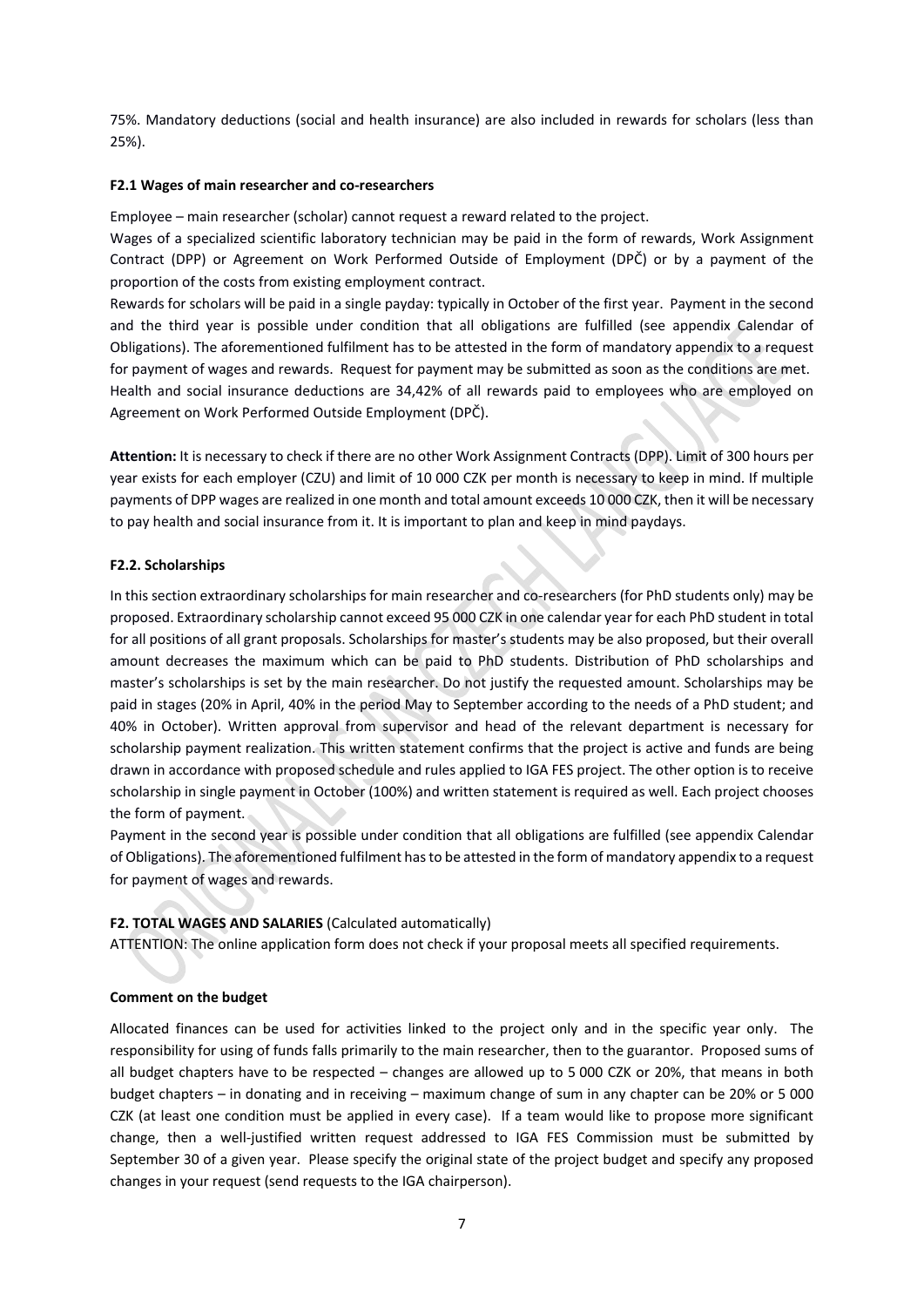# **5. Project outcomes**

#### **Project merits**

This section should briefly describe the expected scientific merits of the project within the discipline or interdisciplinary issues. This chapter is related to chapters "Overview of the state‐of‐art" without copying it. This section should specify what outcomes would be achieved within your research. Reviewers of the grant proposal will assess whether particular declared outcomes correspond to the minimum outcomes only.

**Each outcome must include an acknowledgementto the IGA FES project** and **affiliation to the FES in accordance with the valid Dean´s Regulation** No. 04/2018 in thisformat: Faculty of Environmental Sciences, Czech University of Life Sciences Prague, Kamýcká 129, Praha – Suchdol, 165 00, Czech Republic, or Czechia. Outcomes that do not meet these requirements will not be recognized as an outcome of the project.

# **6 Appendix**

#### **CV, authorizations and permissions under applicable legislation**

Short CVs of all members of the team (excluding supervisors) must be **attached in a form of a single file.**

In this chapter you must indicate what type of permissions and authorizations must be obtained. As mentioned above, the submitter is required to know and enlist all authorizations and permissions which may be necessary for the realization of the project in accordance with the valid legislation of the Czech Republic (and / or country where the project will be realized). Submitter has to prove acquisition of all necessary authorizations and permissions. If permission cannot be reasonably demonstrated at the moment of submission of the grant proposal and attached in a form of appendix, it is necessary to describe in detail the whole process of its acquisition in the grant proposal.

If no permission or authorization is required, declare it in this section of application explicitly, e.g. I declare that no permission is required for work on this project according to legislation of the Czech Republic (USA, Germany, Philippines... wherever the project will be realized.).

# **Example of affiliation format**

The project was supported by IGA Faculty of Environmental Sciences CZU Prague "The effect of population size on variability in multi‐scale habitat preferences of the agile frog, Rana dalmatina – No. 20184229".

Faculty of Environmental Sciences, Czech University of Life Sciences Prague, Kamýcká 129, Praha – Suchdol, 165 00, Czech Republic (or Czechia).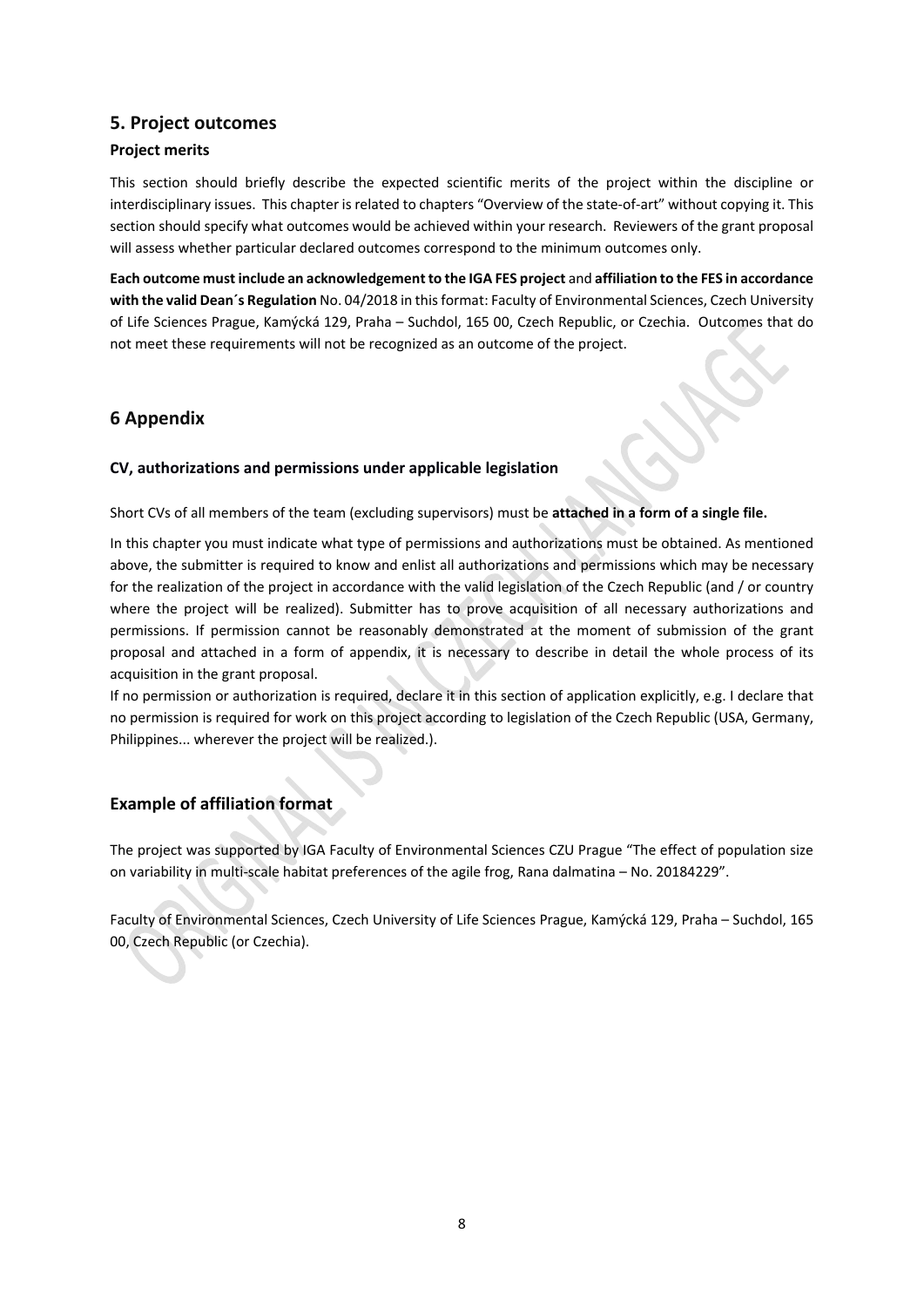# **Appendix 1: Calendar of Obligations**

Calendar of Obligations sets deadlines for duties of funded one‐year a two‐year projects. Dates are always set as the end of January, May and September in a custom that deadlines are set to Mondays (except for online submissions, which are set to Sunday midnights). Obligations in individual terms vary according to the duration of the project. All obligations can be met sooner (in advance). Regardless of the terms listed below all obligations must be fulfilled by the date of the submission of application for dissertation defence.

# **Calendar of Obligations for one‐year projects**

One‐year project should be chosen if a PhD student is in the first year of study and does not yet have a clear idea about the longer-term research activities, or, conversely, PhD student is in the third year and one-year project is a supplement to successfully solved two-year project. In any case, chaining of one-year projects throughout the study is not recommended.  $\Delta \mathbf{R}$ 

| <b>Date</b> | <b>Hour</b> | Day    | <b>Description</b>                                                                                                                                                                                                   |
|-------------|-------------|--------|----------------------------------------------------------------------------------------------------------------------------------------------------------------------------------------------------------------------|
| 22.1.2023   | 23:59       | Sunday | Submission of the Interim Report (IR) in the online system. IR contains<br>report on withdrawal of funds.                                                                                                            |
| 23.1.2023   | 15:00       | Monday | Submission of the signed printed copy of IR in the S&R Office.                                                                                                                                                       |
| 21.5.2023   | 23:59       | Sunday | Deadline for submission of articles (manuscripts) to the review<br>procedure.*                                                                                                                                       |
| 22.1.2024   | 15:00       | Monday | Submission of the Final Report (FR) of the project in the S&R Office. FR<br>contains all details necessary for evaluation of the project (proof of<br>acceptance of outcomes and calculation of awarded RIV points). |

## **Calendar of Obligations for two‐year projects**

Two‐year projects are recommended in combination with initial one‐year project or with concluding one‐year project or in combination with another two‐year project.

| <b>Date</b> | <b>Hour</b> | Day    | <b>Description</b>                                                             |
|-------------|-------------|--------|--------------------------------------------------------------------------------|
| 22.1.2023   | 23:59       | Sunday | Submission of the Interim Report (IR) in the online system. IR contains        |
|             |             |        | report on withdrawal of funds. If necessary it can include chapter             |
|             |             |        | "Proposal and justification of changes for next year".                         |
| 23.1.2023   | 15:00       | Monday | Submission of the signed hard copy of IR in the S&R Office.                    |
| 21.5.2023   | 23:59       | Sunday | Deadline for submission of the first year articles (manuscripts) to            |
|             |             |        | review procedure.*                                                             |
| 21.1.2024   | 23:59       | Sunday | Submission of IR in the online system. IR contains (i) report on withdrawal of |
|             |             |        | funds, (ii) proof of acceptance of the first year outcomes                     |
|             |             |        | Deadline for submission of the second year articles (manuscripts) to review    |
|             |             |        | procedure.*                                                                    |
| 22.1.2024   | 15:00       | Monday | Submission of the signed hard copy of IR in the S&R Office.                    |
|             |             |        |                                                                                |
| 23.9.2024   | 15:00       | Monday | Submission of the Final Report (FR) in the S&R Office. FR contains all details |
|             |             |        | necessary for evaluation of the project (proof of acceptance of outcomes).     |

\* The control of high‐quality manuscripts timely submission is responsibility of the department and is based on instructions given by the head of the department. Submission does not need to be proved in any other way within these deadlines. If the project outcomes are not delivered on time for objective reasons, the course of the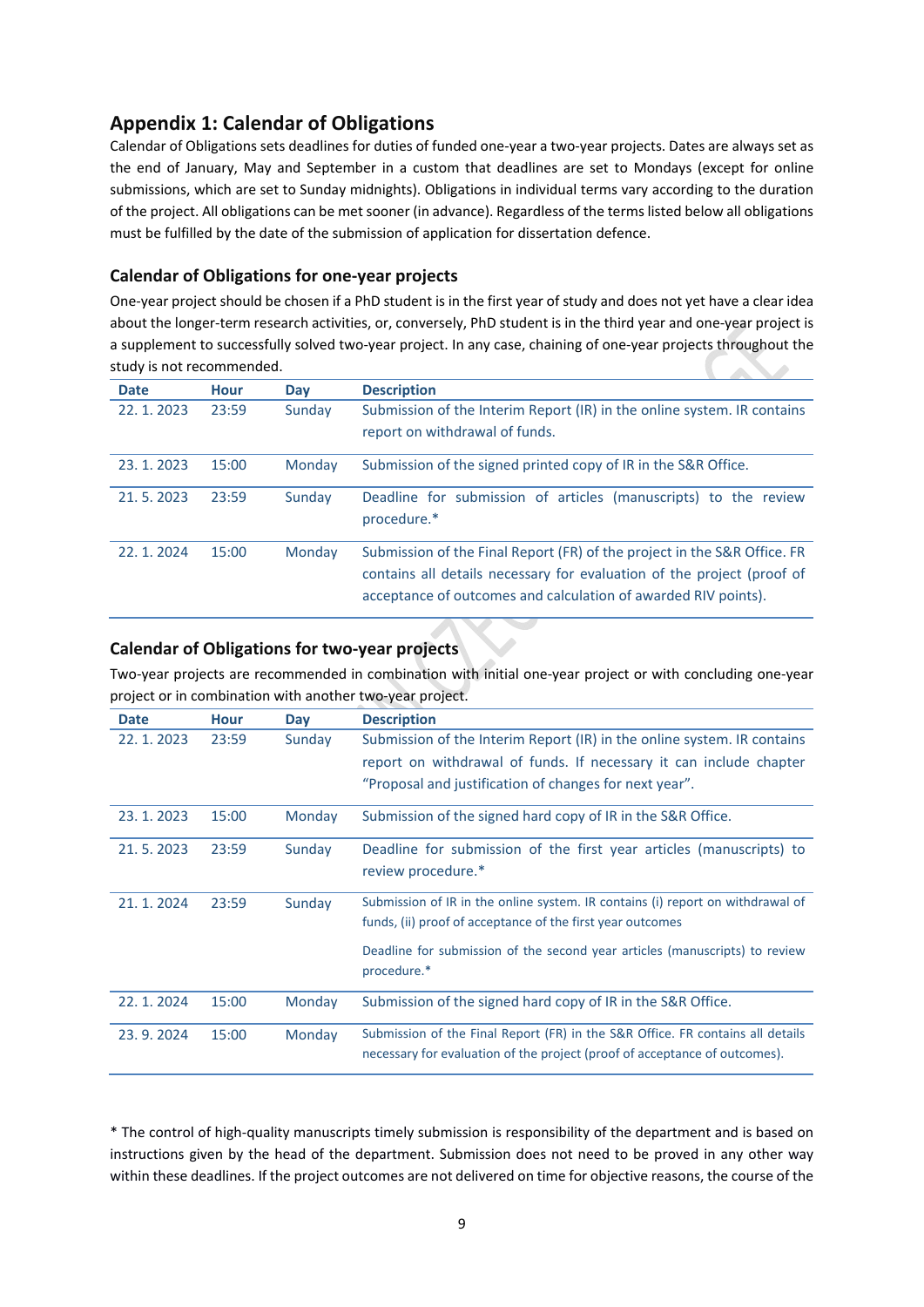review procedure (timely first submission, work on revisions, etc.) will be presented to the IGA Commission and the IGA FES Bodies. Based on the course of review procedures, the outcomes deadline can be extended, or the department will get a financial penalty according to Dean's Regulation No. 28/2021 Article 15 - Minimum required outcomes, Project Completion Audit, and Penalties.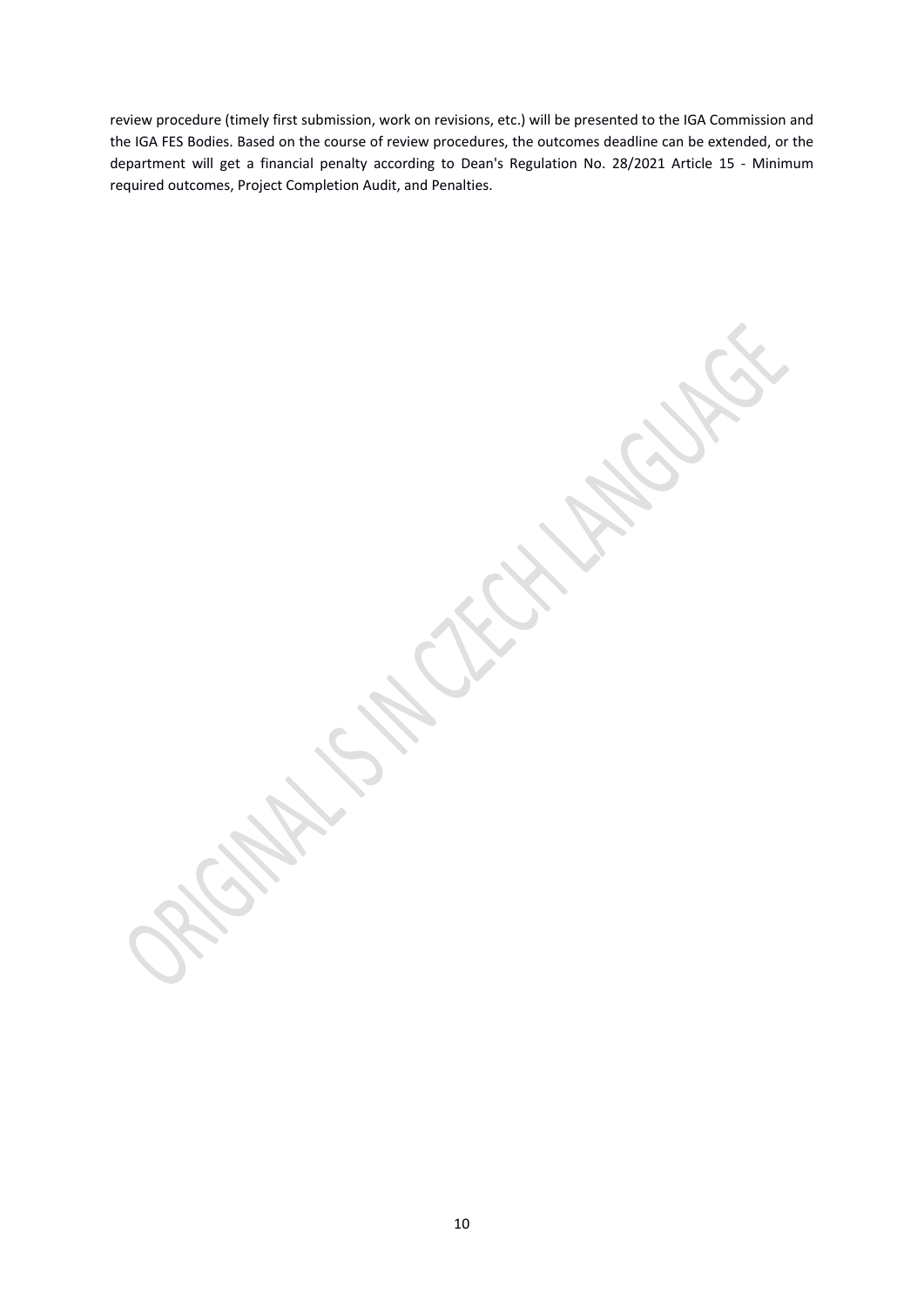# **Appendix 2: Calendar of Obligations – graphical representation**



11